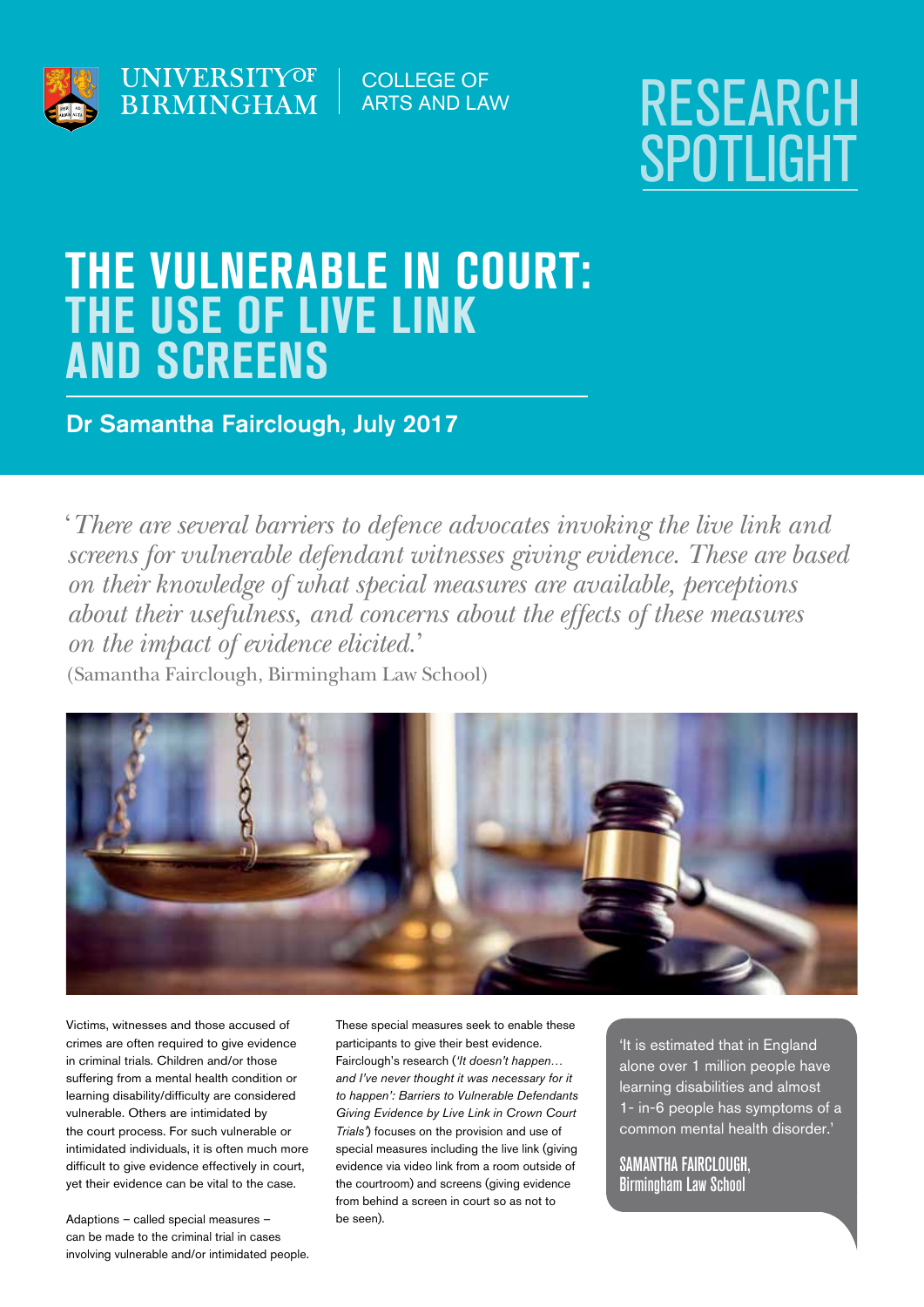## THE PROJECT

Between November 2014 and April 2015, Fairclough interviewed 18 criminal practitioners to find out their experiences of special measures use in Crown Court trials. The data collected provides an insight into the use of live link and screens by prosecution witnesses, defence witnesses and defendant witnesses. This is the first study to collect such data on defendant witnesses.

'There is evidence of a dearth of awareness about the special measures available to vulnerable defendants, how they may be beneficial, and how to go about securing them in court.'

SAMANTHA FAIRCLOUGH, Birmingham Law School



'Even if the benefits of the live link and screens were more obvious to criminal practitioners, tactical concerns surrounding securing best (most impactful) evidence and the jury's impression of the defendant would likely continue to deter the defence from securing the measures for vulnerable defendants.'

SAMANTHA FAIRCLOUGH, Birmingham Law School

#### USE OF LIVE LINK AND SCREENS

Fairclough found that all 18 criminal practitioners had multiple experiences of prosecution witnesses using the live link or screens. Their experience of defendant witnesses using them was much more limited. Chart 1 shows that only two respondents had been in a case where a defendant had used live link and only two had been in a case where a defendant had used screens.

Only two other respondents had heard of a defendant giving evidence by live link in a different case. This is in stark contrast to their vast experiences of prosecution witnesses using the same measures.



SCREENS **The CONTROL CONTROL CONTROL** LIVE LINK SCREENS 0 5 10 15 20 CHART 2 to it. EXPERIENCE OF USE BY OTHERS

#### WHY THE DEFENCE RARELY INVOKES SPECIAL MEASURES

The low uptake of these measures, in part, relates to the more limited and scattered legal provisions. For the live link, for example, defendants must satisfy additional and more onerous statutory provisions to qualify for its use.

For screens, there is no statutory provision for defendants and it is instead governed by the common law. But this is far from the end of the story.

#### AWARENESS OF **DEFENDANT** VULNERABILITY

Fairclough's respondents highlighted that criminal practitioners are not always alert to their clients' vulnerabilities. This finding is consistent with those from previous research studies. Some vulnerable defendants and defence witnesses might conceal their condition or difficulties from lawyers because they are embarrassed. However, some lawyers may hold faulty perceptions of defendants, which mean they do not consider them to need special measures. For example, there was evidence to suggest that some members of the profession presume that the defendant is guilty. This can mean that they do not consider such defendants to deserve the status of vulnerability and the benefits (special measures) attached

'...there's a problem generally about defence lawyers properly assessing the capability of their clients to engage with the trial process. I think there's a real issue here; particularly with youths, but not just youths.'

#### DEFENCE SOLICITOR 2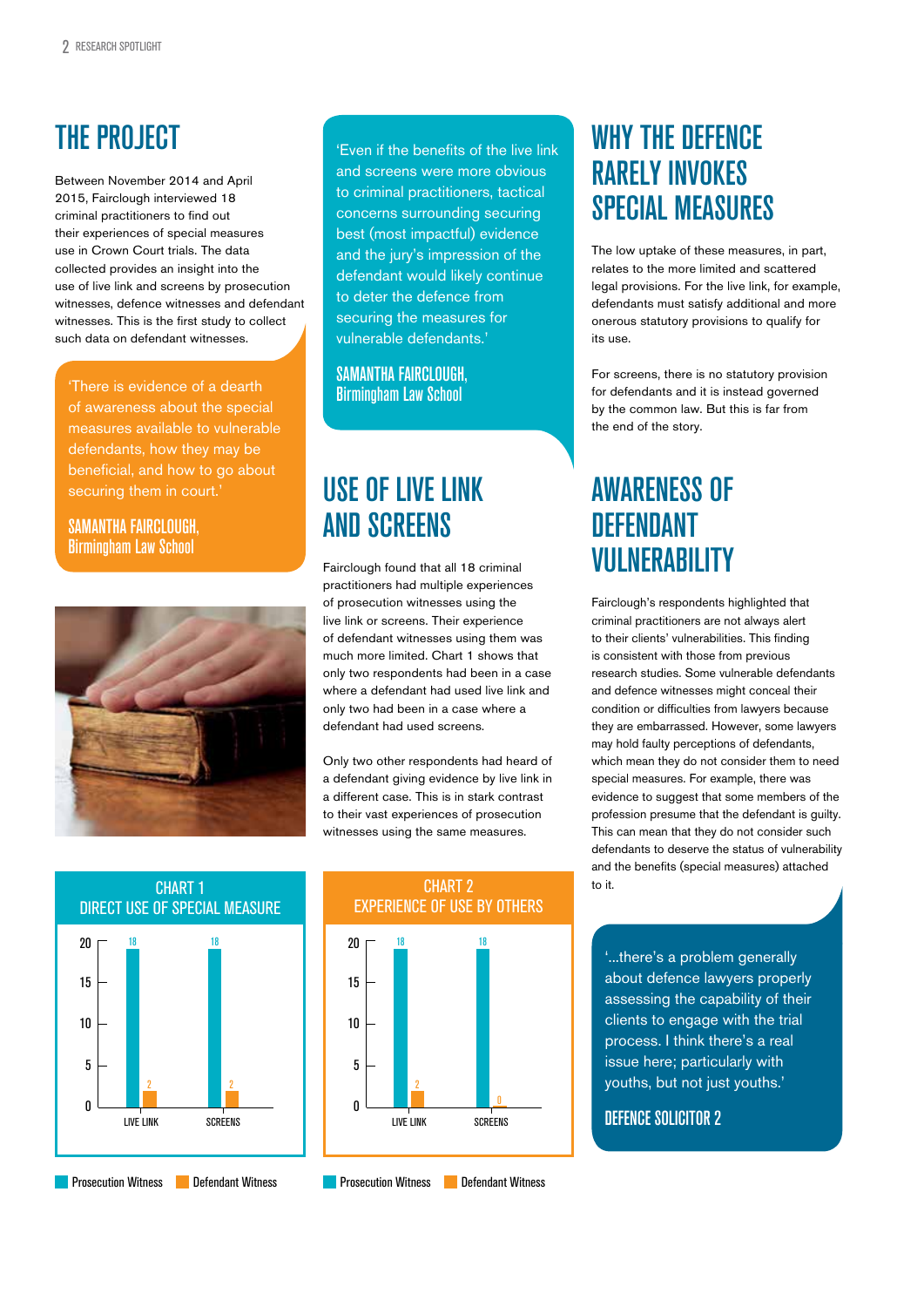'I didn't think [special measures] were available [to defendants]?'

DEFENCE SOLICITOR 2

### AWARENESS OF THE LAW

Fairclough found that not all criminal practitioners interviewed were aware of the special measures provisions available to vulnerable defendants giving evidence.

One barrister, with 21 years of post-qualified experience, noted in interview that the live link should be available to defendants (despite the fact that it already is). There is very little written in the legal sphere about the availability of screens or live link for vulnerable defendants. The appellate courts do not encourage their use, therefore further embedding this lack of awareness among the profession.

'[Judges are] of the view 'well you've committed a serious offence; you can't be that vulnerable'. That's the prevailing view.'

#### RECORDER 2





### 'THE DEFENDANT IS ALREADY IN COURT'

Fairclough found that, on a basic level, many of her respondents viewed special measures as a tool to get a witness to court to secure their evidence. Since defendants are already in court throughout the trial, special measures were perceived by some as redundant in use.

More specifically, the live link was largely perceived as a measure which keeps a witness out of the courtroom. The defendant's presence in court throughout the trial undermines this aim, meaning its use may not be considered helpful by the defence.

The respondents viewed screens as a measure with the primary function of keeping a witness from the view of the defendant.

'Many respondents struggled to see how a vulnerable defendant could benefit from leaving the courtroom to give their evidence by live link or from behind a screen when they have already been sitting in court for the duration of the trial.'

SAMANTHA FAIRCLOUGH, Birmingham Law School

Fairclough found that the criminal practitioners interviewed were concerned that allowing a defendant to leave court to give evidence by live link or to be screened when doing so would create a negative perception of the defendant among the jury. They thought it would be viewed with suspicion due to the defendant's presence in court during the rest of the trial.

As a result, screening a vulnerable defendant while they give their evidence was considered nonsensical. A common retort from the respondents to such a suggestion was 'to screen the defendant from whom?' Even screening the defendant from the public gallery was not thought to be necessary since, as before, the defendant has been in full view in court throughout the trial.

effect, bring ation<br>legislation  $aws$ . s. lāti